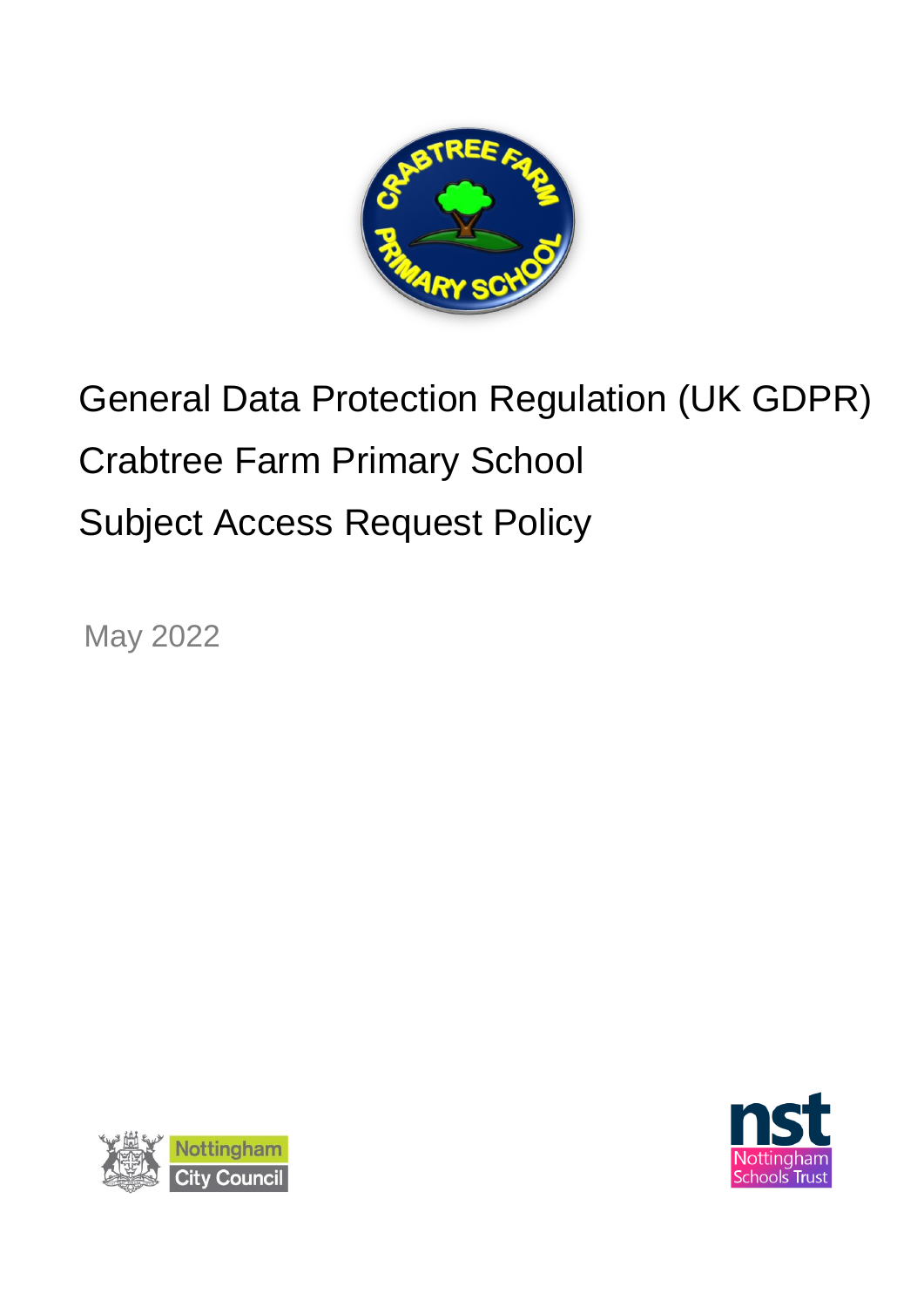

## **Subject Access Request Policy**

#### **Rights of access by data subjects to their personal data**

Under the DPA, individuals have the right of access to their personal data held by Crabtree Farm Primary School. Generally in the case of pupils under the age of 12 years, the person with parental responsibility may exercise this right on their behalf. Pupils aged 12 years and over can exercise the right themselves or may authorise their parents/carers to act on their behalf. The pupil's/student's signature on the SAR form would be required in this circumstances. This is known as a Subject Access Request. A request in writing will be accepted as long as satisfactory identification is given and the information request is clear, not excessive. Where the pupil/student and parents are known to school further identification will not be required. In other cases it is expected that picture ID, such as a passport or driving licence would be required.

The Data Protection Act allows processors to levy a reasonable charge to service Subject Access Requests.

#### **Requests for access to records (Subject Access Requests)**

A Subject Access request (SAR) must be made in writing. A Subject Access Request Form must be sent to the applicant within two working days of when the request is received by the school.

All requests for access to records must be noted on the relevant pupil's/student's file, and the form returned to the DPO. On receipt of the complete request and payment the DPO will ensure that the SAR is completed as outlined in this policy.

#### **Responding to requests for access to records (Subject Access Requests)**

Crabtree Farm Primary School will send a written response to the applicant acknowledging receipt of the application form. This must be done within 5 days of the request being received at the school.

The DPO will manage the response to the applicant. The DPO will also maintain a SAR process sheet. The purpose of the process sheet is to identify and monitor deadlines and record contact with and information sent to the applicant. It will also record decisions taken with regard to the application.

The Head Teacher must authorise the applicants request before any information is disclosed.

The school will consult with it's HR services if there is any query over the information that has been requested.